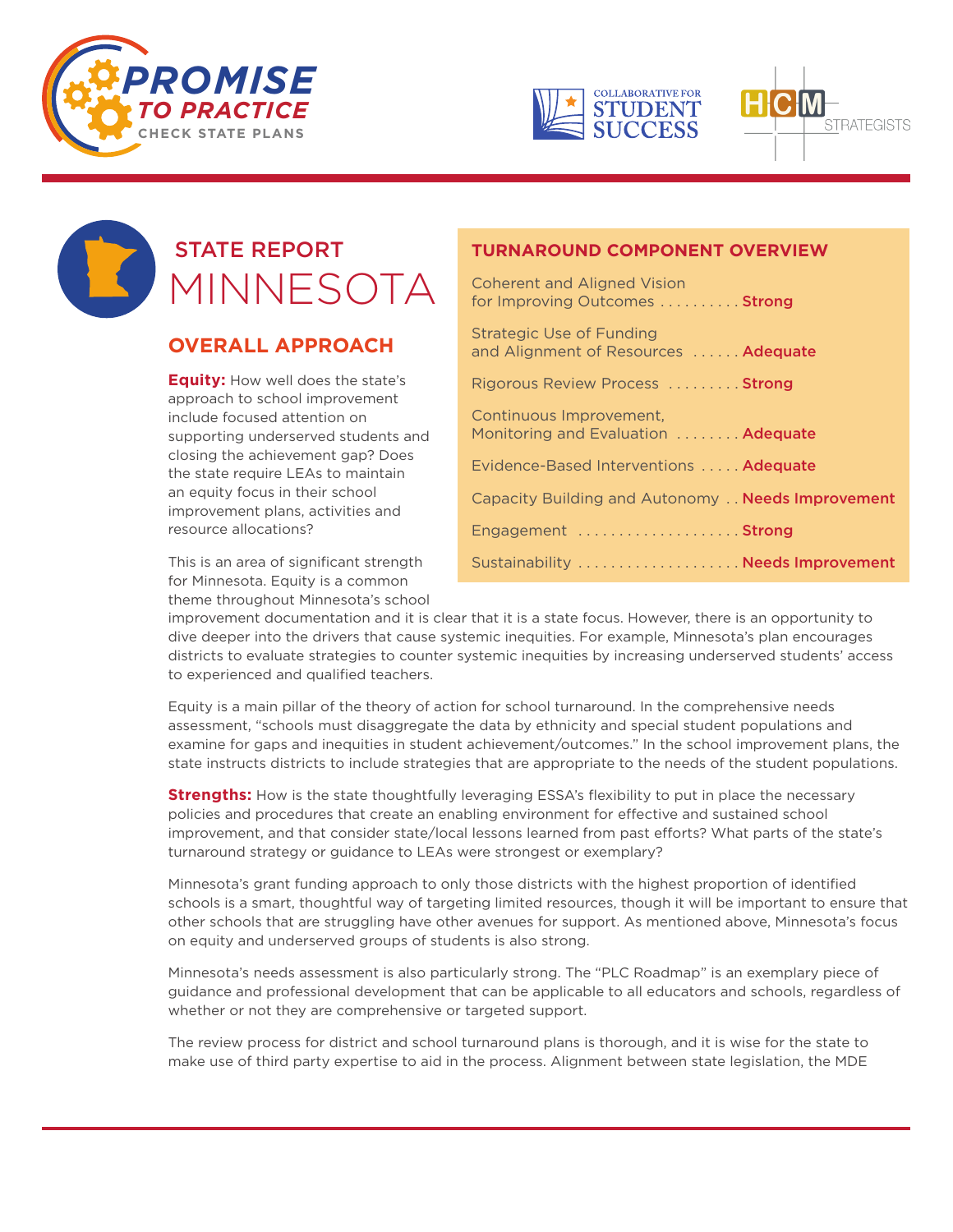

accountability system and the theory of action for comprehensive and targeted support districts/schools is very strong and leads to greater likelihood of implementation with fidelity.

**Improvements:** How can the state improve its turnaround efforts? What parts of the state's strategy or guidance to LEAs were unclear? What risks and challenges might the state face with its current approach?

Minnesota could utilize its authority to a far greater degree to drive the outcomes and systems-change it wants to see from districts and schools. The state's approach seems to be mostly bottom-up, with the needs assessment being completed by the district or school and then submitted to the agency for approval as long as it meets the established criteria. Throughout many documents and the ESSA plan there is language indicating "working within the system," or selecting an initiative "that is a best fit for the system," yet it is the current system that led to the need for turnaround plans in the first place.

Given the strength of the state's ESSA plan, the state should create materials based on the substance of what is in the ESSA plan so that stakeholders — namely educators — can obtain and utilize state guidance. Although the documents created are clear and easy to follow, much of the specific guidance and intervention strategies are difficult to find.

Minnesota could also improve its long-term evaluation approach in order to better learn what works and what doesn't in school improvement. This may be happening, but it was not clear from the available documents. The state could also provide more guidance to districts on evidence-based practices. Although this may be coming in the form of a list, it would be most helpful to provide more detailed guidance for how to make use of evidence, rather than simply a list of interventions.

## **TURNAROUND COMPONENTS**

**Coherent and Aligned Vision for Improving Outcomes:** How well does the state articulate a coherent vision or theory of action that drives their school improvement efforts? Is this vision aligned with the state's accountability system and goals for closing the achievement gap?

N/A Weak Needs Improvement Adequate **Strong** Exemplary

Minnesota's theory of action is exceptionally clear, concise, and incorporates all the required components of ESSA as well as state priorities. There is a clear focus on equity and eliminating achievement gaps, and the final results from the theory of action are both clearly articulated and stated to apply to all schools, not just low performing schools.

Further, the theory of action is stakeholder-authored and includes an expectation that districts and schools engage in ESSA-required comprehensive needs assessments to "identify, name and eliminate inequities." Minnesota has developed a detailed template for comprehensive and targeted support and intervention schools that includes a list of resources, materials and workshops available to districts supporting their needs assessment process.

The state's theory of action would be strengthened further by linking it directly and explicitly to the statewide accountability system. While increased student outcomes are stated generally, the field would benefit from aligning the work the state and districts with the specific outcomes emphasized in Minnesota's North Star Accountability System.



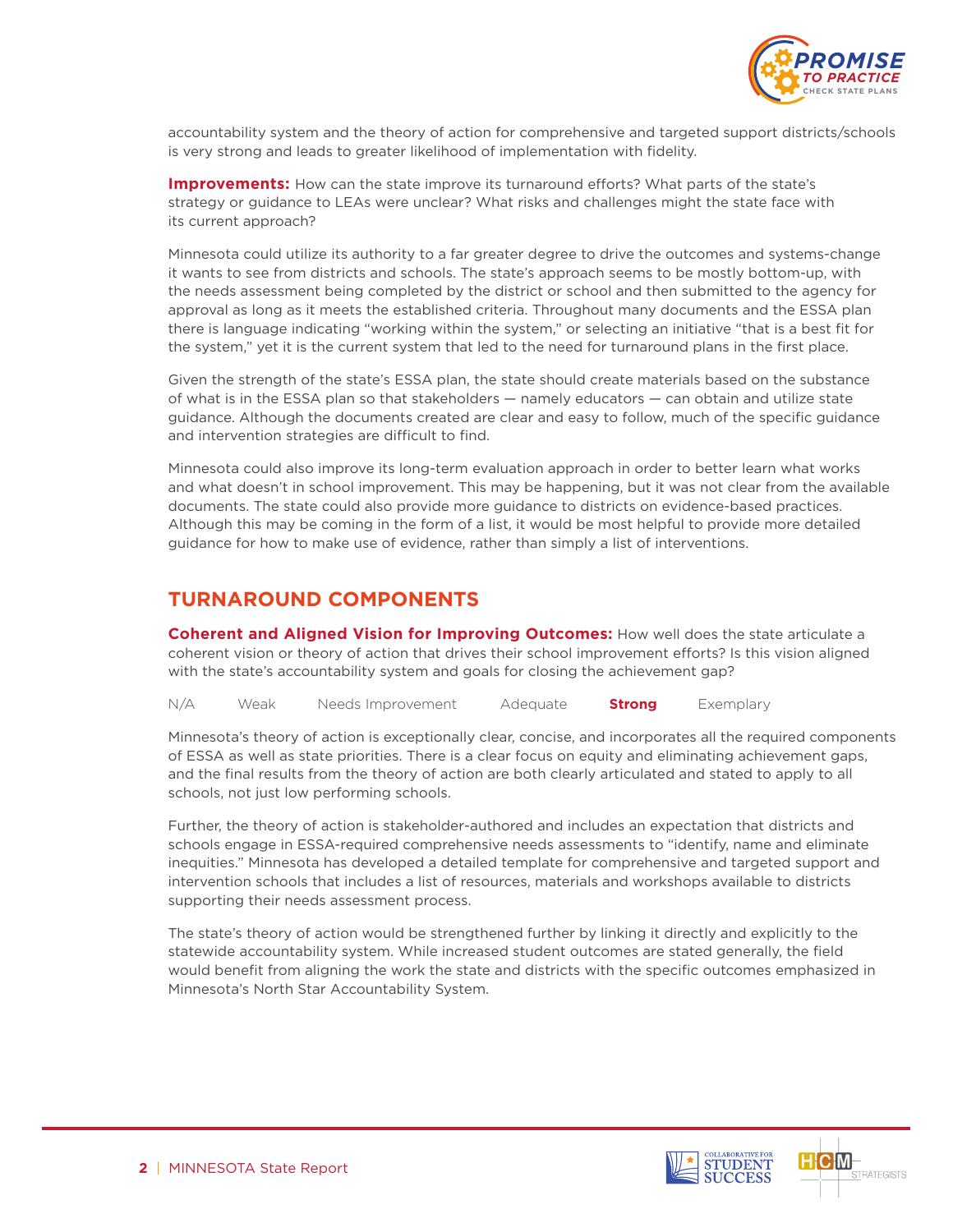

**Strategic Use of Funding and Alignment of Resources:** Is the state allocating funding in a way that is strategic and maximizes resources? Are LEAs expected to prioritize improvement efforts that address the underlying performance issues?

#### N/A Weak Needs Improvement **Adequate** Strong Exemplary

It appears that Minnesota is allocating improvement funding to those districts that have the highest proportions of schools identified for comprehensive and targeted support, which could be an effective way of targeting resources. However, states utilizing formula grants may bear a slightly higher burden to help districts develop creative ways to allocate resources across programs to fulfill their goals. In addition, Minnesota indicates that, for schools identified for improvement, districts should articulate the resource inequities that their plans will address. Minnesota has also made available grant opportunities for regional service centers to assist districts and schools in implementing research-based interventions, and the process through which these grants are accessed seems well-documented.

However, it appears that the state has not finished determining the criteria it will use to allocate funds. No evidence could be found to help the field understand whether funding would be prioritized based on number of schools or number of students being served by schools in improvement, for example.

The factor holding this back from having a strong rating is that the state's grant opportunities do not include an identified list of high-impact interventions or areas of focus that the state hopes districts and schools will employ. Unless it does so, Minnesota could be missing an opportunity to influence behavior systemically. Clarifying for districts and schools how the state hopes they will engage in evidence-based turnaround efforts, and then asking them to plan accordingly, would allow Minnesota to allocate funds based on the right plans, not simply the most thorough plans.

**Rigorous Review Process:** Is the state applying rigorous criteria and review processes to ensure resources will be used to support effective school improvement efforts? Is the state prioritizing funding to LEAs who demonstrate the greatest need for school improvement funding (including LEAs with a high percentage of CSI and TSI schools) and the strongest commitment to school improvement?

N/A Weak Needs Improvement Adequate **Strong** Exemplary

Minnesota's review process seems strong and includes all of the appropriate checkpoints along the way, beginning in the classroom, through the district system and then to the state, and reviewed by an external evaluator. The state is clearly prioritizing districts with a high percentage of comprehensive and targeted support and intervention schools by awarding grants to those districts, but without a specific rubric it is not clear what changes and priorities the state is most interested in seeing.

**Continuous Improvement, Monitoring and Evaluation:** Does the state have a robust, data-driven process to monitor LEAs' implementation of the school improvement plans within their district? Did the state establish clear milestones to ensure improvement over time, and within four years?

N/A Weak Needs Improvement **Adequate** Strong Exemplary

Minnesota appropriately dedicates the lion's share of its focus on those schools showing the lowest performance, with comprehensive and priority schools — the lowest performing 5% of schools in the state — receiving heavy involvement and monitoring. A small sampling of plans will also be reviewed regularly as a check on whether districts are faithfully reviewing improvement plans from their schools, though there is a concern over whether this will make districts more likely to check school plans for compliance rather than quality.

Districts are required to submit progress updates to the state and their regional center in which they describe progress on their goals. Beyond this, there is little detail on the degree to which the state will provide feedback to districts on plans for schools not in improvement status.

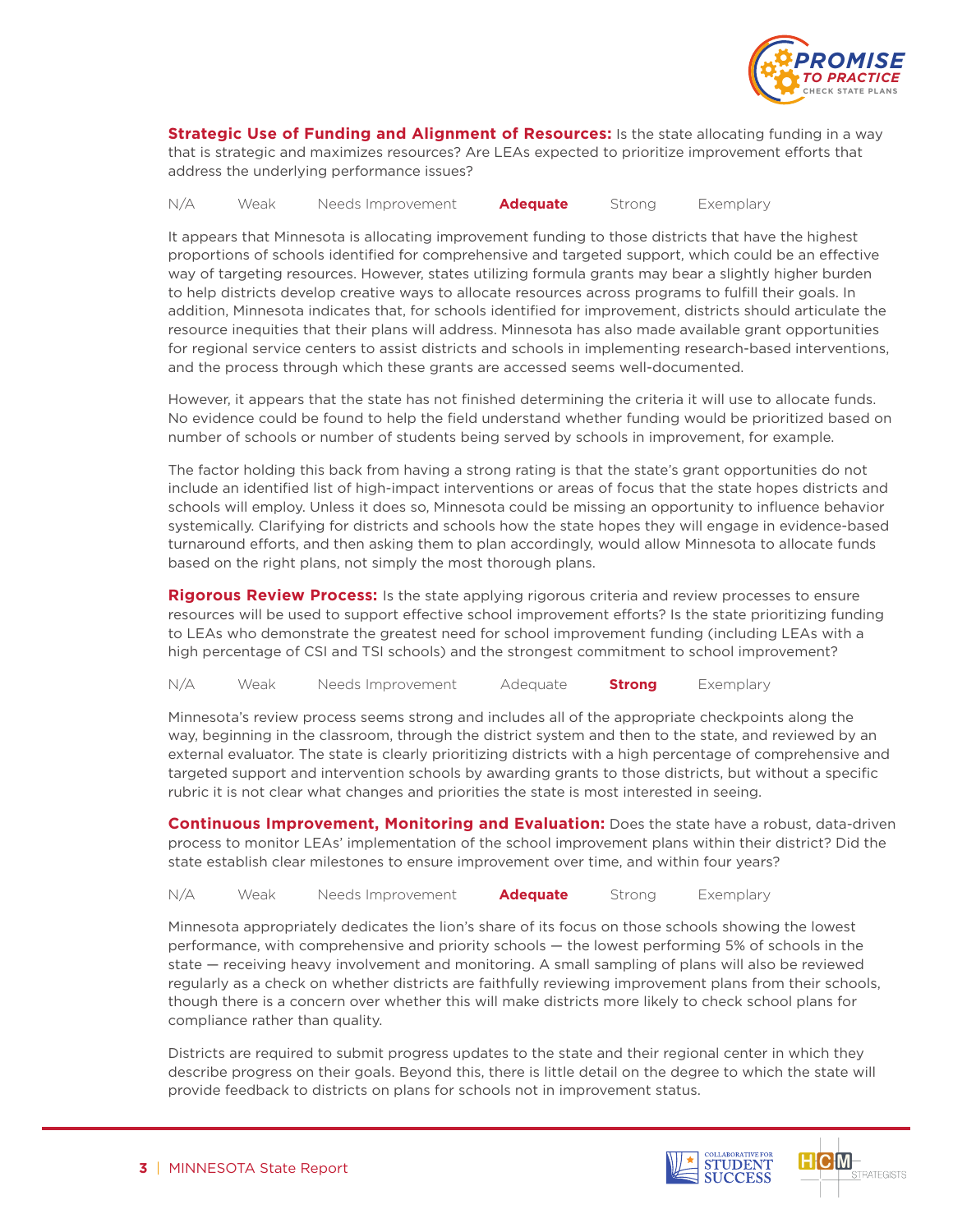

Minnesota's guidance for continuous improvement, monitoring and evaluation is included in the state's ESSA plan, however, the agency has not developed robust materials to guide district's in creating effective strategies to continuously improve.

**Evidence-Based Interventions:** To what extent is the state mandating LEAs use evidence-based strategies in their improvement efforts? Does the state provide guidance and supports to LEAs to help them identify and implement the most effective strategies based upon their needs?

N/A Weak Needs Improvement **Adequate** Strong Exemplary

Evidenced-based strategies are mentioned throughout Minnesota's ESSA plan, as well as the accompanying documents, and this is clearly a focus of the state. Through statute, the state of Minnesota has identified 3rd grade reading and 8th grade math as key content areas of focus, both of which are supported by national research as being pivotal checkpoints. However, the state is not incentivizing particular strategies, tied to funding, to target those areas.

Minnesota's school improvement plan guidance requires at least one strategy or intervention that is supported by the strongest level of evidence available and is appropriate to the school's needs. The needs assessment process appears strong, and likely to provide adequate evidence to make decisions on strategies to pursue. However, there does not appear to be space for the district to explain the evidence or demonstrate that there is evidence for a chosen strategy, only a box to check. The state says it will provide a list of evidence-based interventions, but that list could not be found.

**Capacity Building and Autonomy:** How well does the state articulate, delineate or set parameters around which interventions and responsibilities belong to the state, LEA and/or school? Does the state provide support or guidance to help LEAs identify and reduce barriers to school improvement? Does the state have a framework or process to support and monitor outside entities who partner with the state, LEAs or schools in school improvement efforts?

N/A Weak **Needs Improvement** Adequate Strong Exemplary

Capacity building is included in Minnesota's stated theory of action for school improvement, but so far it is not clear how that is operationalized after plans are submitted. At this point the responsibilities for the state, regional centers, and districts in capacity building are not defined in available school improvement materials. Minnesota states that an external evaluator reviews comprehensive support school plans

Minnesota sets the guidelines and processes that districts and schools must follow for their turnaround efforts, but consistently does not direct or incentivize certain strategies or intervention. The state has a strong comprehensive needs assessment tool for schools to use, but aside from the lowest performing schools it is uncertain the extent to which districts will ensure that schools are using the tool faithfully. No mention was found of a process for evaluating external state partners aside from the regular state review of school and district plans.

**Engagement:** Does the state require LEAs to engage with stakeholders such as parents and community members in the development and implementation of their school improvement plans? Does the state provide sufficient guidance and resources to LEAs to effectively do so, helping them foster local buy-in and promote sustainability?

N/A Weak Needs Improvement Adequate **Strong** Exemplary

Minnesota's improvement plan tool clearly states that "plans describe stakeholder involvement that is meaningful during needs assessment, plan development and plan implementation." The plan asks specific questions about when and how stakeholders will be engaged. Furthermore, the state's theory of action includes that "educators and stakeholders will be meaningfully engaged in the improvement process." Minnesota also requires schools to make plans and progress publicly available for review.